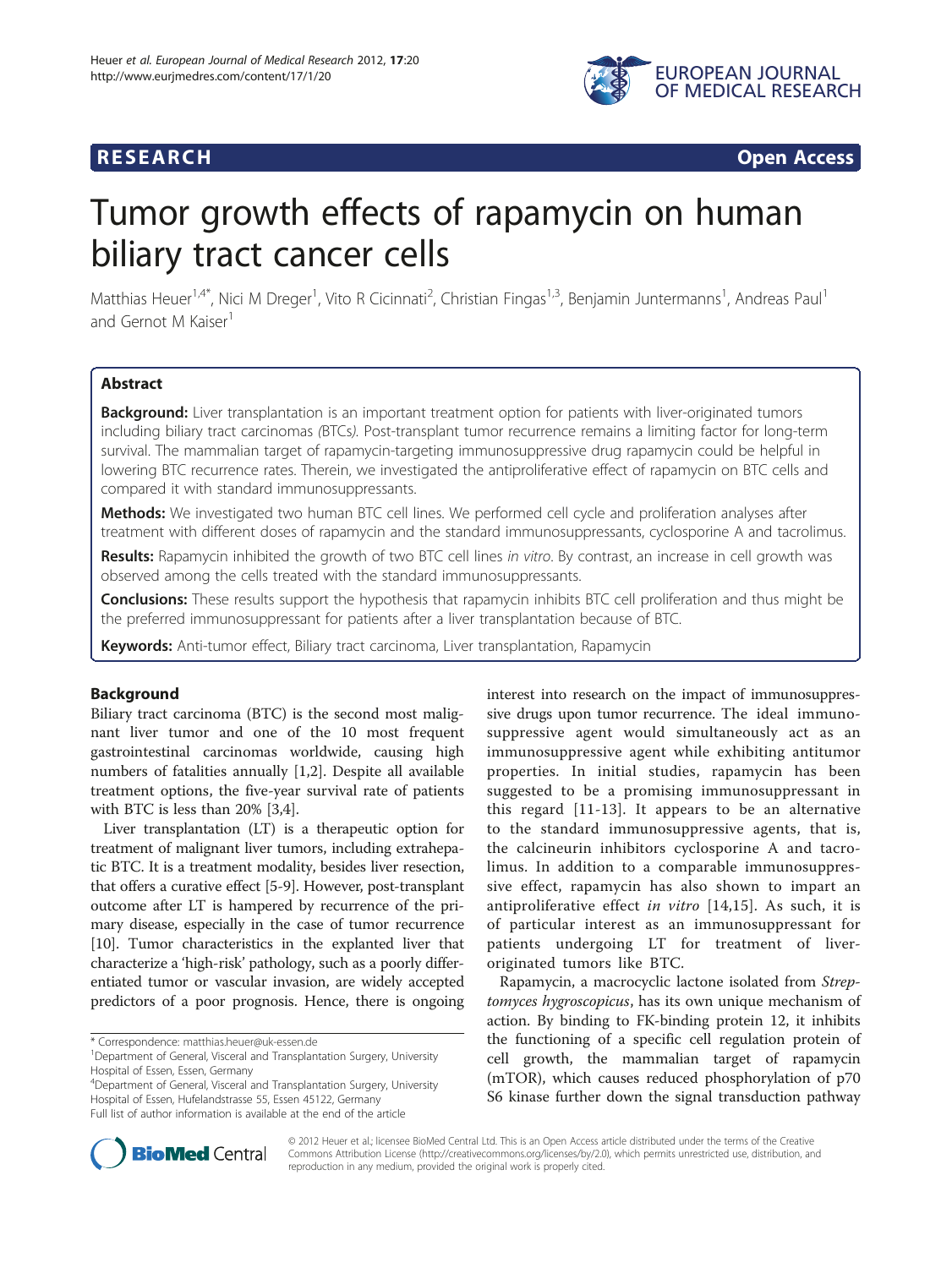<span id="page-1-0"></span>[[16-20](#page-5-0)]. Thus, the drug acts by inhibiting mTOR, which is critical for the coordination of cellular events required for progression from the  $G_1$  to the S phase of the cell cycle. This appears to be directly related to the observed antiproliferative effect in tumor cells, which is more or less prominent depending on the pathological BTC subtype and the degree of differentiation. The magnitude of this antiproliferative effect appears to vary with different tumor cells and its subsets [[8\]](#page-5-0). Likewise, the correlation between the rapamycin dosages used and the growthinhibiting effect is not fully understood; especially in the BTC tumor entities.

The aim of this study was to assess the effect of rapamycin on tumor growth of different BTC cell lines in comparison with the standard immunosuppressive drugs. We demonstrate an antiproliferative effect of different doses of rapamycin on BTC cells, taking into account the established concentrations of rapamycin generally used for in vitro and in vivo studies.

# Methods

# Cell lines and culture modalities

Two human BTC cell lines, EGI-1 and TFK-1, obtained from the German Collection of Microorganisms and Cell Cultures, were used in this study [\[21](#page-5-0)]. The cell line EGI-1

was cultured in Dulbecco's Modified Eagle Medium supplemented with 10% fetal calf serum, l-glutamine, penicillin and streptomycin, while TFK-1 was grown in Roswell Park Memorial Institute medium using the same supplements.

#### Drugs

Rapamycin was acquired from Wyeth-Pharma (Muenster, Westphalia, Germany), cyclosporine A and tacrolimus were purchased from LC Laboratories (Woburn, MA, USA). All drugs were exclusively dissolved in dimethyl sulfoxide to create a stock solution. The final concentrations were achieved by diluting the stock solution in culture medium. The most commonly used calcineurin inhibitor doses were selected for the *in vitro* studies according to physiological efficacy and current recommendations.

# Proliferations assays and fluorescence-activated cell sorting analysis

To examine cell count, cell proliferation and DNA synthesis (fluorescence-activated cell sorting analysis, FACS), two different standardized staining methods, carboxyfluorescein diacetate succinimidyl ester (CFSE) and 5-bromo-2/-deoxyuridine (BrdU), were performed.

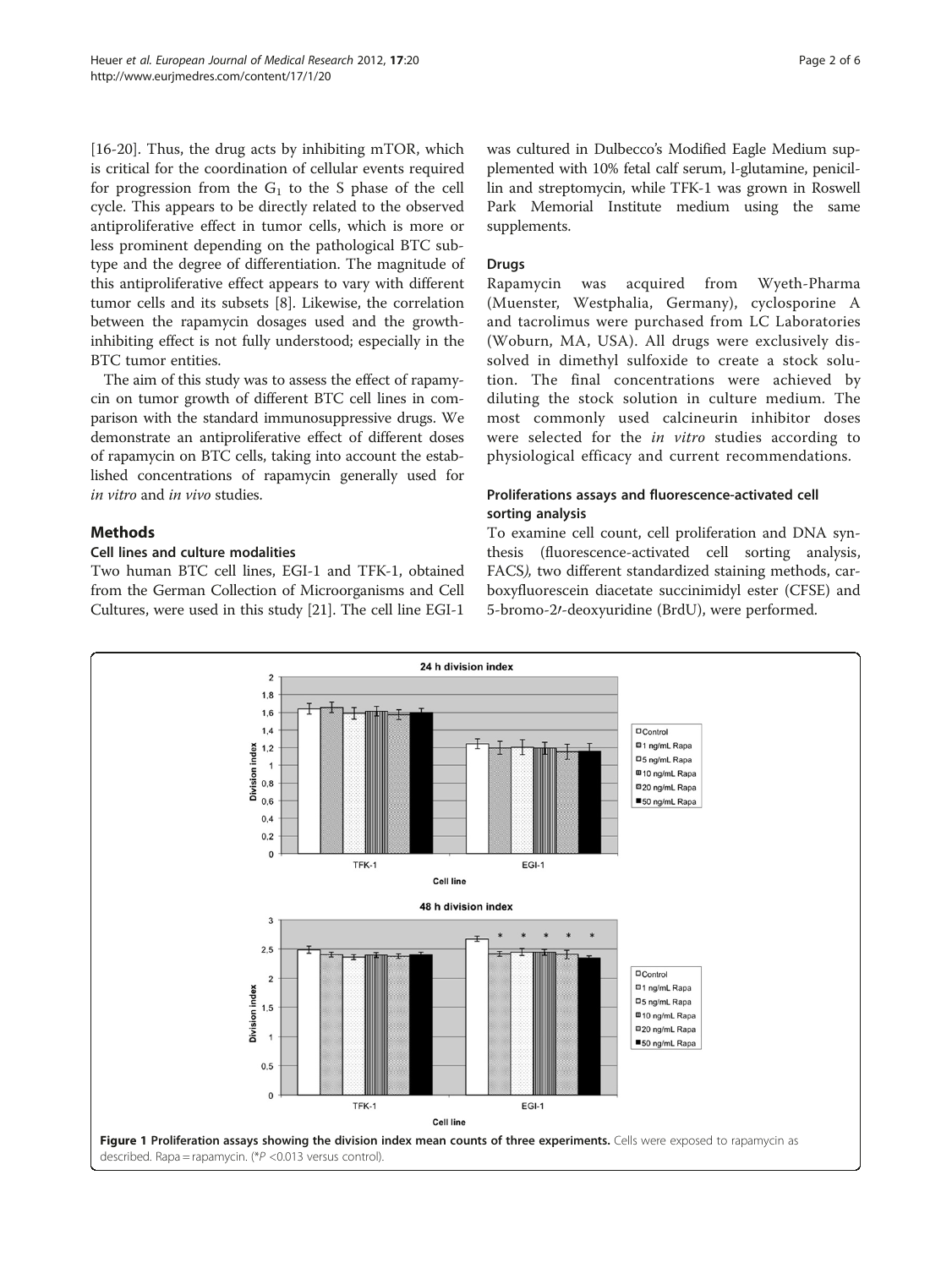Initially, cells were plated in six-well plates (approximately  $10^5$  cells per well in 5 mL culture medium). After 24 hours, cells were treated with vehicle or different concentrations of immunosuppressants (rapamycin: 1, 5, 10, 20 and 50 ng/mL; cyclosporine A: 10 ng/mL; tacrolimus: 25 ng/mL). After 48 hours of incubation, cells were stained according to BrdU- and CFSE-protocols. Subsequently, fixed CFSE-stained cells (after incubation with 2.5 μg/mL RNase and then 2.5 μg/mL propidium iodide solution) as well as 20,000 BrdU-stained cells were analyzed using a FACS scan flow cytometer (Becton-Dickinson, NJ, USA). All FACS data sets were analyzed and calculated with Win MDI Version 2.8 (Josef Trotter, The Scripps Institute, Flow Cytometry Core Facility) and FlowJo Version 7.6.5 (Treestar, [www.flowjo.com\)](http://www.flowjo.com).

# Statistical analyses

Data are expressed as the mean ± standard error of the mean. and represent at least three independent experiments. Following incubation with vehicle or immunosuppressants, FACS analysis was used to determine the division index after a 24-hour period. One-way analysis of variance was used for statistical analyses of the proliferations assays. Differences were considered as significant at levels of  $P < 0.05$ .

#### Results

# Cell proliferation analyses

The cells were treated with immunosuppressants for 24 or 48 hours (Figure [1](#page-1-0)). The low differentiated BTC cell line EGI-1 showed a homogenous inhibition of the division index in the rapamycin group. The strongest antiproliferative effect was observed at hour 48. Here, cell growth was reduced by 8.5 to 12.4% ( $P = 0.001$ ).

A similar result was observed in the TFK-1 cells treated with rapamycin. In this BTC cell line, the division index found in the control groups (with the exception of 1 ng/mL rapamycin after 24 hours) was always above those of groups treated with rapamycin. As in EGI-1 cells, non-significant differences in growth inhibition between the respective dosages 5, 10, 20 and 50 ng/mL were observed in the TFK-1 cells.

This examination was completed by repeating the same measurements with the standard immunosuppressants cyclosporine A and tacrolimus. In contrast to the constant antiproliferative effect of rapamycin, both standard immunosuppressants caused a noticeable increase in BTC cell growth (Figure 2) in some cases. Tacrolimus increased cell growth in the low differentiated cell line EGI-1 by 8.6%, while cyclosporine A-treated cells exhibited a growth rate decrease of 4.6% after 24 hours of incubation. In TFK-1

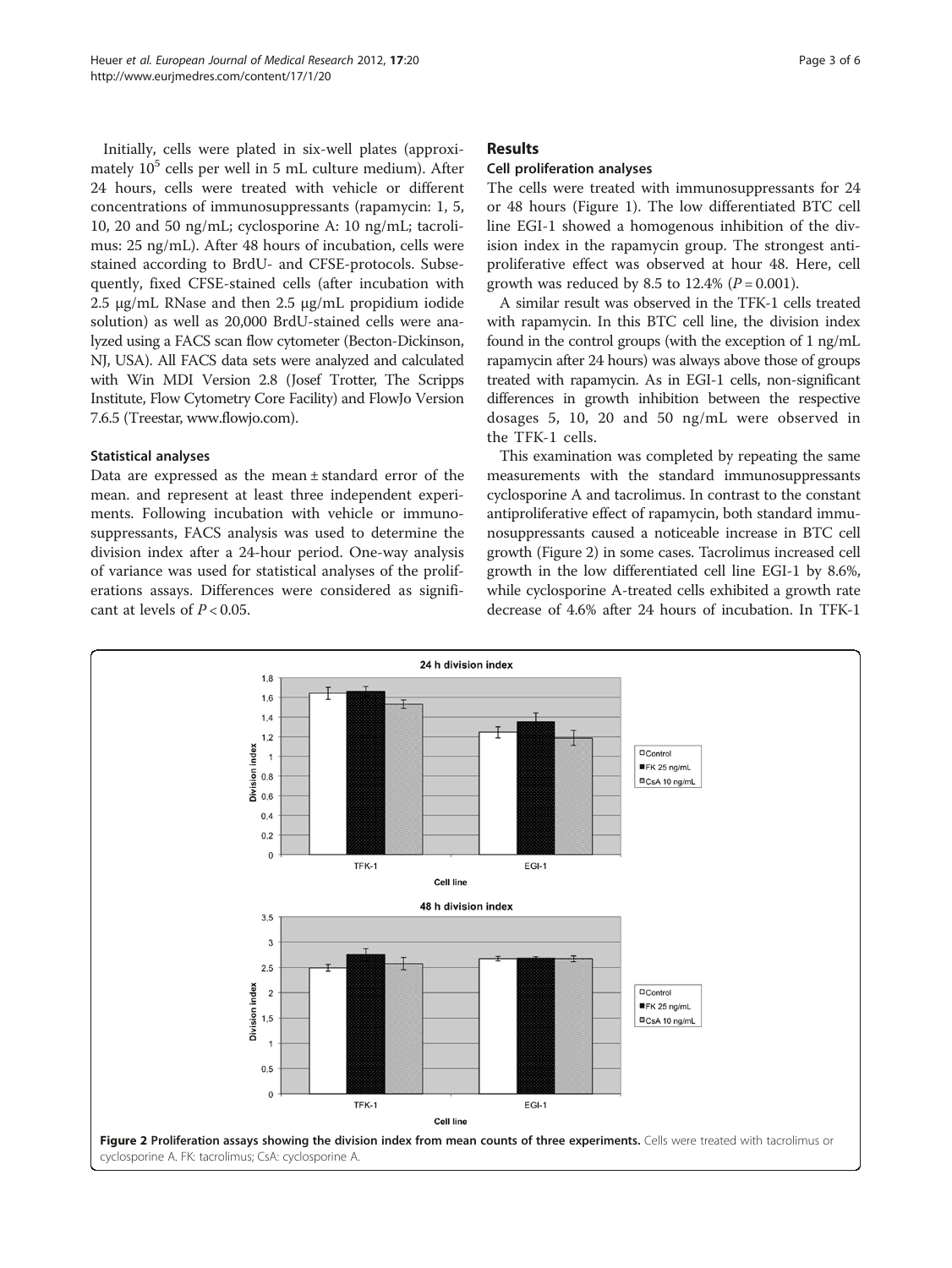| Group         | Apoptosis <sup>a</sup> |        |                | G0/G1 phase |        |             | $G2 + M$ phase |        |             | S phase |        |         |
|---------------|------------------------|--------|----------------|-------------|--------|-------------|----------------|--------|-------------|---------|--------|---------|
|               | Mean                   | $±$ SE | P <sup>b</sup> | Mean        | $±$ SE | $P^{\rm b}$ | Mean           | $±$ SE | $P^{\rm b}$ | Mean    | $±$ SE | ъb      |
| control       | 0.24                   | 0.04   |                | 32.56       | 1.01   |             | 22.44          | 0.52   |             | 25.44   | 0.85   |         |
| rapa 1 ng/mL  | 0.28                   | 0.02   | 0.33           | 35.98       | .21    | 0.55        | 21.24          | 0.35   | 0.085       | 17.96   | 0.23   | < 0.001 |
| rapa 5 ng/mL  | 0.30                   | 0.02   | 0.21           | 38.77       | .28    | < 0.05      | 22.21          | 0.26   | 0.70        | 19.97   | 0.44   | < 0.001 |
| rapa 10 ng/mL | 0.52                   | 0.04   | < 0.05         | 37.09       | 0.50   | < 0.05      | 24.45          | 0.70   | < 0.05      | 15.88   | 0.29   | < 0.001 |
| rapa 20 ng/mL | 0.55                   | 0.04   | < 0.05         | 36.75       | .32    | < 0.05      | 23.31          | 0.45   | 0.23        | 14.56   | 0.33   | < 0.001 |
| rapa 50 ng/mL | 0.42                   | 0.05   | < 0.05         | 33.16       | 0.44   | 0.60        | 26.05          | 0.14   | < 0.05      | 16.15   | 0.37   | < 0.001 |

Table 1 Percentages of EGI-1 in each phase of the cell cycle after 48 hours of exposure to different dosages of rapamycin

Cell cycle analysis of EGI-1 and TFK-1 cell lines 48 hours after treatment with rapamycin at doses of 1, 5, 10 and 20 ng/mL, with 5-bromo-20-deoxyuridine and 7 aminoactinomycin D staining <sup>a</sup>Sub G1-region, indicating cells with small DNA fragments, a typical feature of apoptosis; <sup>b</sup>t-test was performed; while a Levene test was performed in case of unequal variances, P <0.05 was considered significant. Rapa: rapamycin; SE: standard error of the mean.

cells, the division index at hour 24 and 48 at 10.4% was noticeably higher in tacrolimus-treated cells compared with the control and cyclosporine A group.

#### Cell cycle analyses

These studies were carried out to further analyze the biological basis of the immunosuppressant's mechanisms of action. Tables 1 and 2 show the various phases of the cell generation cycle after treatment with the immunosuppressants.

Among the rapamycin-treated EGI-1 cells, only a mild increase in the G0/G1 phase was observed as compared with the control group, whereas among TFK-1 cells, the G0/G1 phase was increased up to 37% (51.75% versus 37.78%;  $P \le 0.001$ ). TFK-1 cells treated with tacrolimus and cyclosporine A, respectively, especially showed a decrease in the G1 phase. At the same time, an increase in the S phase and an increase in DNA synthesis were observed in those cells.

Moreover, rapamycin-treated EGI-1 cells displayed a significant increase in apoptosis. Additionally, in both cell types, the synthesis rate (S phase) clearly dropped. The strongest decrease of the synthesis rate (14.56% versus 25.44%;  $P \le 0.001$ ) was observed in the EGI-1 cell line at a dose of 20 ng/mL rapamycin. Conversely, a marked increase in the rate of synthesis and a decrease in the apoptosis rate of TFK-1 cells were observed in tacrolimus-treated cells. An increase of mitotic cells was even more pronounced in cyclosporine A-treated TFK-1 cells.

#### **Discussion**

It is not yet clear how important the role of immunosuppression is in the development of post-transplant BTC recurrences. Some investigators consider the majority of the recurrences to be related to metastatic disease that either was present but unidentifiable prior to transplantation or was caused during the transplant procedure [\[8](#page-5-0)]. Other studies indicate that proper immunosuppression management can stabilize the recurrence rate (for example, in hepatocellular carcinoma cell lines) at a satisfactory level [\[22,23\]](#page-5-0). Our study clearly demonstrates that rapamycin inhibited the growth of different BTC cell lines in vitro.

The post-transplant requirement for immunosuppression appears to facilitate tumor growth. Different studies have shown that the standard immunosuppressive agents cyclosporine A and tacrolimus directly intervene in the

Table 2 Percentages of TFK-1 in each phase of the cell cycle after 48 hours of exposure to different dosages of rapamycin

| Group         | Apoptosis <sup>a</sup> |        |                | G0/G1 phase |        |                | $G2 + M$ phase |        |        | S phase |        |         |
|---------------|------------------------|--------|----------------|-------------|--------|----------------|----------------|--------|--------|---------|--------|---------|
|               | Mean                   | $±$ SE | Р <sup>b</sup> | Mean        | $±$ SE | Р <sup>b</sup> | Mean           | $±$ SE | рb     | Mean    | $±$ SE | рb      |
| control       | 0.15                   | 0.03   |                | 37.78       | 1.67   |                | 39.00          | 1.33   |        | 8.9     | 0.34   |         |
| rapa 1 ng/mL  | 0.11                   | 0.02   | 0.21           | 51.75       | 1.07   | < 0.001        | 33.72          | 0.92   | < 0.05 | 5.55    | 0.43   | < 0.001 |
| rapa 5 ng/mL  | 0.09                   | 0.01   | < 0.05         | 50.74       | 1.31   | < 0.001        | 35.45          | 0.69   | < 0.05 | 4.10    | 0.16   | < 0.001 |
| rapa 10 ng/L  | 0.08                   | 0.01   | < 0.05         | 49.53       | 1.15   | < 0.001        | 35.28          | 0.66   | < 0.05 | 4.38    | 0.30   | < 0.001 |
| rapa 20 ng/mL | 0.15                   | 0.01   | 0.92           | 47.26       | 1.10   | < 0.001        | 35.97          | 0.87   | 0.09   | 5.61    | 0.13   | < 0.001 |
| rapa 50 ng/mL | 0.19                   | 0.02   | 0.25           | 49.86       | 2.17   | < 0.001        | 37.67          | 6.11   | 0.46   | 3.21    | 0.33   | < 0.001 |

Cell cycle analysis of EGI-1 and TFK-1 cell lines 48 hours after treatment with rapamycin at doses of 1, 5, 10 and 20 ng/mL, with 5-bromo-2/-deoxyuridine and 7aminoactinomycin D staining. <sup>a</sup>Sub G1-region, indicating cells with small DNA fragments, a typical feature of apoptosis; <sup>b</sup>t-test was performed; while a Levene test was performed in case of unequal variances, P <0.05 was considered significant. rapa: rapamycin; SE: standard error of the mean.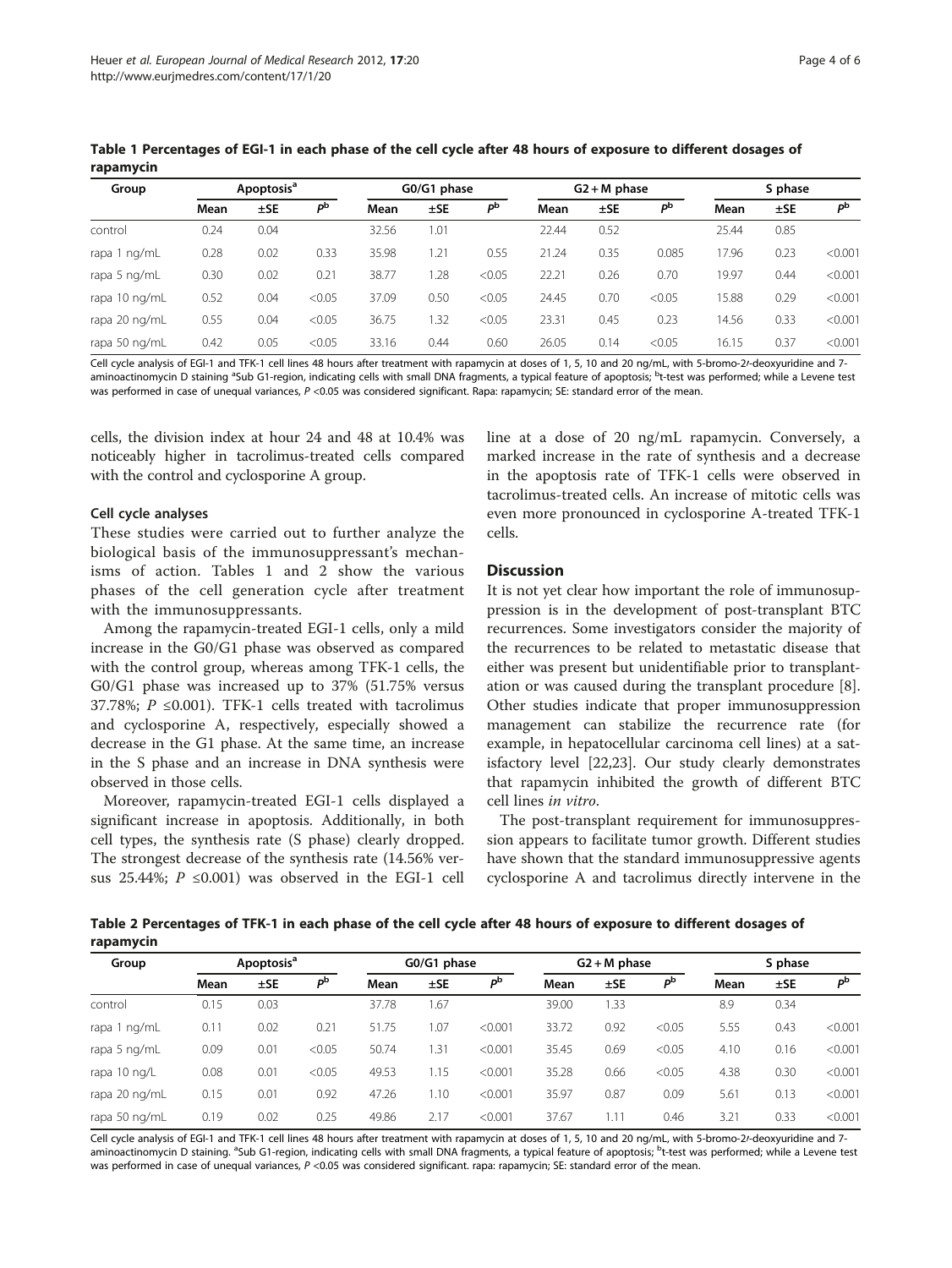<span id="page-4-0"></span>tumor cell cycle, inducing an increase in cell synthesis and resulting in the stimulation of tumor cell growth and a subsequent increase in the recurrence rate [\[24,25](#page-5-0)]. These calcineurin inhibitors act by reducing interleukin-2 expression, inhibit the early activation of T lymphocytes (that is, the transition from the  $G_0$  to the  $G_1$  phase of the cell cycle) and promote tumor cell cycle progression by increasing cdk4 kinase activity [\[26,27](#page-5-0)].

Rapamycin acts by inhibiting the mTOR signaling pathway, as described above. This pathway is already known to be upregulated in various carcinoma cell lines, such as lung cancer, renal cancer, ovarian cancer and breast cancer, as well as in rhabdomyosarcoma, B lymphoma and osteosarcoma [\[28,29\]](#page-5-0). Therefore, this pathway is of particular interest because of the effective inhibition function of rapamycin on different BTC cell lines. Several studies have indeed shown an activated mTOR pathway in a subset cell line of the liver and an inhibition of proliferation of neoplastic hepatocytes in culture, while molecular biological studies, in which different BTC subtypes are examined with various doses of immunosuppressants, are presently rare [\[30,31](#page-5-0)].

The purpose of our study was to examine the inhibiting effect on tumor cell proliferation of differentiated BTC cell lines after treatment with rapamycin and the standard immunosuppressive therapy. Herein, we show that rapamycin inhibited the growth of two BTC cell lines. The reduction of the division index occurred almost independent of the rapamycin doses used; there were marginal differences between clinically used doses versus high doses. Furthermore, rapamycin-treated EGI-1 cells showed a noticeable increase in apoptosis, while the synthesis rate of both BTC cell lines dropped significantly at the same time. By contrast, the calcineurin inhibitors cyclosporine A and tacrolimus induced cell growth in some of the experiments. At all measurement times, immunosuppressanttreated cell lines showed a higher division index than cells in untreated control groups. In cell lines treated with calcineurin inhibitors, the reverse pattern was observed, with these cells exhibiting an increase in rate of synthesis and a decrease in apoptosis rate.

In summary, our observations suggest that rapamycin imparts an antiproliferative effect on BTC cells and therefore might be an advantageous immunosuppressant for patients after LT due to BTC. However, a uniform post-transplantation immunosuppression regimen with rapamycin as a single-agent has not yet been determined. Thus, a combination of known standard immunosuppressive agents with rapamycin appears to be a more suitable option. The specific combination of these immunosuppressive agents would then depend on the type of tumor.

Individual cases have been reported where treatment with rapamycin led to a black box warning. De novo immunosuppression with rapamycin after transplantation resulted in disturbed wound healing, artery thrombosis and toxicity. The antiproliferative tumor cell effect of rapamycin demonstrated in this study should still be considered in post-transplantation immunosuppression regimens (LT due to liver-originated tumors like BTC). The first steps in this direction, where a primary therapy of standard immunosuppressive agents is replaced by rapamycin for maintenance immunosuppression, have been undertaken. Rapamycin should not be considered as a chemotherapeutic agent but it might be helpful for the prevention of early tumor recurrences after LT [[32](#page-5-0)].

#### Conclusion

Our results support the hypothesis that rapamycin is a more suitable immunosuppressant for patients after LT due to BTC. Future - even in vivo - studies will have to investigate the ideal combinations of immunosuppressive agents to provide maximal tumor suppression while ensuring a safe long-term survival free of rejection episodes.

#### Competing interests

The authors declare that they have no competing interests.

#### Authors' contributions

MH, carried out the molecular genetic studies, result analyses, and wrote the manuscript. NMD, carried out the molecular genetic studies. VRC carried out the molecular genetic studies, result analyses. CF, cross-read the manuscript. BJ, cross-read the manuscript. AP, cross-read the manuscript. GMK, cross-read the manuscript. All authors read and approved the final manuscript.

#### Acknowledgments

The authors express their special appreciation to Doctor Gregor Peltri who provided statistical assistance.

#### Author details

<sup>1</sup>Department of General, Visceral and Transplantation Surgery, University Hospital of Essen, Essen, Germany. <sup>2</sup>Department of Gastroenterology and Hepatology, University Hospital of Essen, Essen, Germany. <sup>3</sup>Division of Gastroenterology and Hepatology, Mayo Clinic, Rochester, MN, USA. 4 Department of General, Visceral and Transplantation Surgery, University Hospital of Essen, Hufelandstrasse 55, Essen 45122, Germany.

#### Received: 24 March 2012 Accepted: 11 June 2012 Published: 21 June 2012

#### References

- 1. Shin HR, Oh JK, Masuyer E, Curado MP, Bouvard V, Fang YY, Wiangnon S, Sripa B, Hong ST: Epidemiology of cholangiocarcinoma: an update focusing on risk factors. Cancer Sci 2010, 101:579–585.
- 2. Patel T: Medscape. Cholangiocarcinoma controversies and challenges. Nat Rev Gastroenterol Hepatol 2011, 8:189–200.
- 3. Kaiser GM, Sotiropoulos GC, Sgourakis G, Bleck J, Baba HA, Beckebaumr S, Gerken G, Paul A, Trarbach T: Surgical treatment of Klatskin tumor: liver resection versus transplantation. Hepatogastroenterology 2010, 57: 1337–1340.
- 4. Moon Y, Todoroki T, Ohno T, Fukao K, Little JB: Killing effects of 5fluorouracil on human biliary tract cancer cell lines. Int J Oncol 1999, 14:253–257.
- Rosen CB, Heimbach JK, Gores GJ: Liver transplantation for cholangiocarcinoma. Transpl Int 2010, 23:692–697.
- 6. Masuoka HC, Rosen CB: Transplantation for cholangiocarcinoma. Clin Liver Dis 2011, 15:699–715.